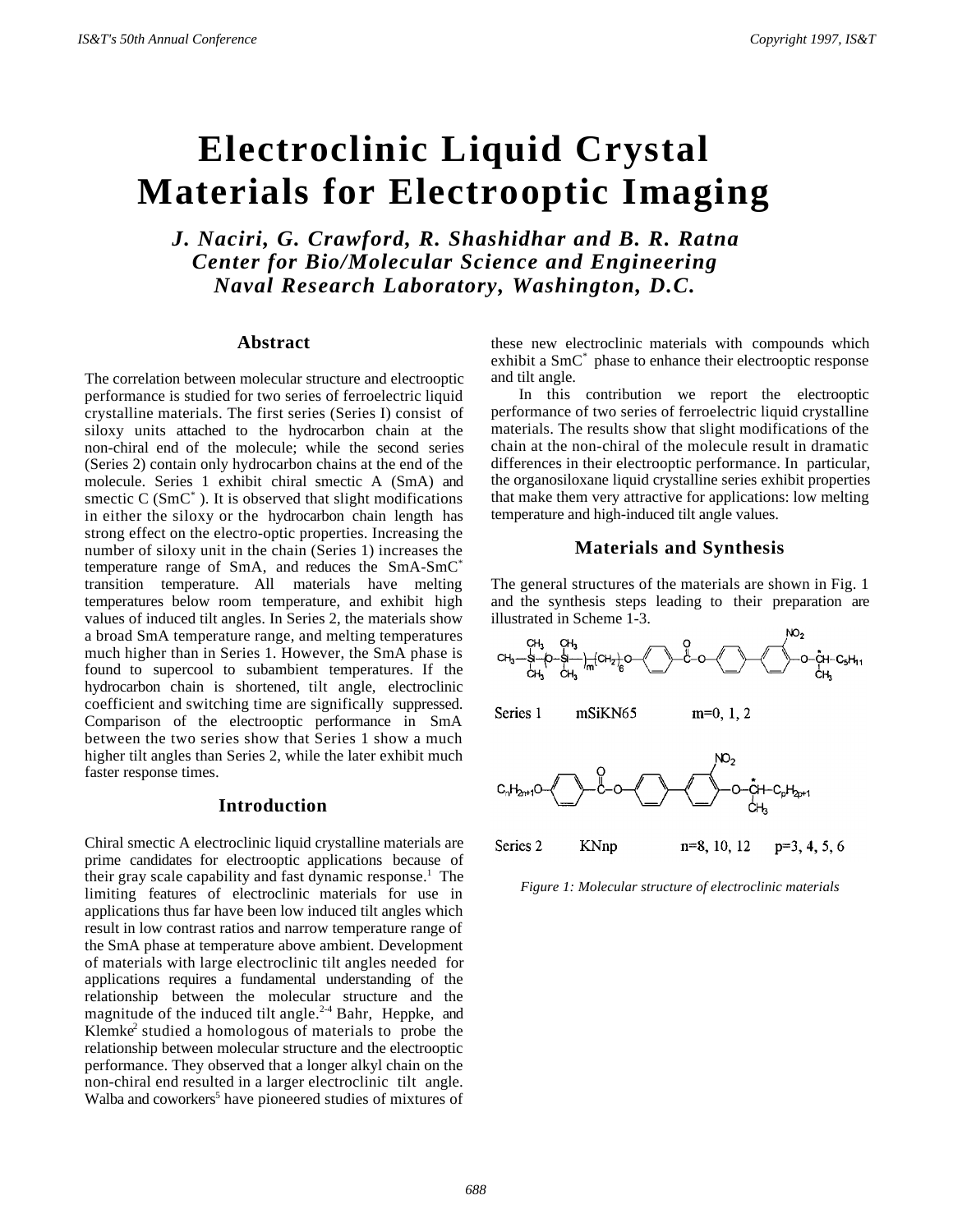

Scheme 3

The phenol ring of compound **2** was then selectively nitrated using nitric acid in acetic acid. Nitrophenol **3** was then coupled with (R)-2-heptanol using the stereospecific Mitsunobu coupling procedure to give compound **4** . Deprotection of the phenol by hydrolysis of the benzoate ester with hydroxide ion then gave compound 5. The carboxylic acid derivative **7** was prepared by reacting hydroxybiphenyl carboxylic methyl ester with 6-bromo-1 hexene in the presence of NaH. The mono-benzoyl ester **2**  was prepared by reacting biphenol **1** with benzoyl chloride in pyridine, followed by hydrolysis. The vinylic derivative material **8** was obtained by esterification of the caboxylic acid derivative **7** with **5** in the presence of 1-(3dimethylaminopropyl)-3-ethylcarbodiimide methiodine  $(EDC.CH<sub>3</sub>I)$  and dimethylaminopyridine  $(DMAP)$ . The corresponding siloxy liquid crystalline materials were obtained through the classical hydrosilylation reaction between the vinyl mesogenic groups and hydrosiloxane derivatives in the presence of a Pt-catalyst (Scheme 3).

#### **Experimental**

For electrooptic studies and tilt angle measurements, the materials were loaded into prefabricated 4 µm commercially available samples cell (E.H.C., Japan) without further processing. The indium oxide (ITO) coated glass plates had an overlying rubbed polyimide alignment layer to facilate uniform planar alignment. The temperature of the sample was controlled in a Mettler hot stage.

The electric field induced molecular tilt angle,  $\theta$  was measured by monitoring the concomitant change in relative intensity,  $\Delta I$ , and zero-field intensity,  $I_0$  when the homogeneously aligned sample was oriented between crossed polarizers with the first polarizer being oriented at an angle γ with respect to the director in the absence of the field as depicted in Fig. 2. By orienting the sample at an angle  $\gamma = \pi/8$ , the tilt angle can be readily derived by the simplified expression  $\theta = \sin^{-1}(\Delta I / I_0)/4$ , where  $\Delta I = I_{\text{max}} - I_{\text{min}}$  corresponds to the difference between the maximum,  $I_{max}(V_0)$ , and minimum,  $I_{min}(-V_0)$ , intensity at a voltage  $V_0$  and  $-V_0$ .<sup>6</sup> The  $\gamma = \pi/8$  orientation of the sample was chosen because it is most sensitive to the angular position of the director, therefore enabling even small tilt angles to be determined precisely. The transmitted light intensity through the sample was monitored with a photodiode and digital oscilloscope. We have recently modified the analysis of the measured intensity to derive the molecular tilt angle even if the quasi-bookshelf stripe texture is present. This correction becomes important for materials with a large induced tilt angle (large electric field) and is negligible for small tilt angles. However, this requires additional information on the quasi-bookshelf geometry which is only accessible with x-ray diffraction techniques; therefore, we assume the bookshelf structure to derive our tilt angles. The tilt angle measurements were also checked by manually rotating the sample between crossed polarizers and identifying the extinction states corresponding to  $+V_0$  and  $-V_0$  to ensure the accuracy of our intensity measurements.

### **Result and Discussion**

The transition temperatures of the two series of materials are shown in Table 1. For seriesl, the SmA -Isotropic transition of all materials remains practically the same, and the melting points are very low. This lack of crystallinity seems to be associated with the flexibility of the siloxane chains. It is also interesting to note that the presence of a single siloxy unit induces a smectic  $C^*$  phase in the material. However, increasing the number of siloxy units appears to restabilize the SmA phase by reducing the SmA-SmC\* transition temperature (Table 1). In series 2, the materials show a broad SmA temperature range, and melting temperatures much higher than in series 1.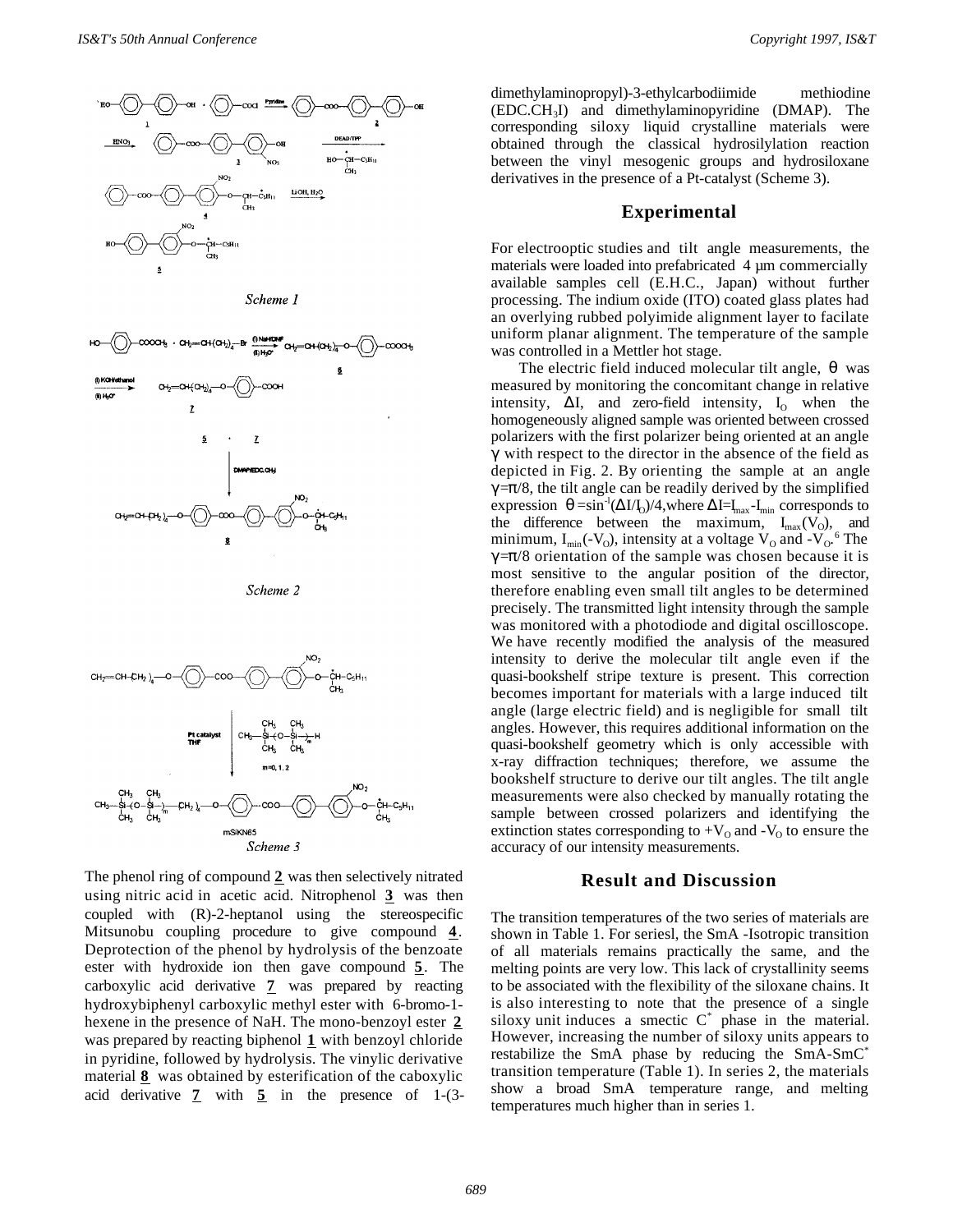| Compound      | Phase sequence $({}^{\circ}C)$ |       |               |             |
|---------------|--------------------------------|-------|---------------|-------------|
| Series 1      |                                |       |               |             |
| $m=0$ SiKN65  | $SmC^*$                        | 48.2  | $SmA$ 51 I    |             |
| $m=1$ DSiKN65 | $SmC^*$                        |       | 40.5 SmA 55 I |             |
| $m=2$ TSiKN65 | $SmC^*$                        | 23    | $SmA$ 55.5 I  |             |
|               |                                |       |               |             |
| Series 2      |                                |       |               |             |
| KN123         | $K < -5$ SmA                   |       | 81.4          |             |
| <b>KNI24</b>  | K 15                           | SmA   | 79.3          | $\mathbf I$ |
| KN125         | K 29.8                         | - SmA | 80.           | I           |
| KN105         | K 45                           | SmA   | 76.4          | T           |
| KN106         | K 39                           | SmA   | 74            |             |
| <b>KN86</b>   | K 58.9 SmA                     |       | 68.7          |             |

**Table 1: Phase transition temperatures for Series I and 2. Tile crystal and isotropic phases are denoted by K and I.**



*Figure 2: Experimental apparatus for electrooptic characterization*

However, the SmA phase is found to supercool to subambient temperatures.

We have measured the induced tilt angle in the chiral smectic A phase as a function of electric field at several temperatures for the **TSiKN65** (m=2) and **DSiKN65**  (m=l) materials. We did not perform such measurements on the **SiKN65** material because of the somewhat narrow chiral smectic A temperature range. Figures 3 and 4 show data on the dependence of the electroclinic tilt angle on the applied electric field ( $E_{app}$ ) for **TSiKN65** and **DSiKN65** respectively. Both materials exhibit similar trends except for temperatures very close to the SmA-SmC\* transition. The tilt angle is a linear function of  $E_{app}$  for higher temperatures but departs from the linear behavior at lower temperatures. This departure from linearity is more pronounced for  **DSiKN65** (Figure 4) than for **TSiKN65** (Figure 3). The tilt angles at the maximum voltage (6 Vµm-T) shown in Figure 3 and 4 are similar for the two materials  $\sim$ 14° for **TSiKN65** and ~15° for **DSiKN65** .However, there is an important difference; while the tilt angle is saturated for  **DSiKN65** at about 6 V µm- ', it still shows an increasing

trend for  $TSIKN65$  at  $E_{app} \sim 6$  V  $\mu$ m<sup>-1</sup>. The switching</u> time, τ, was measured by recording the optical of the material as it traversed from  $-\theta$  to  $\theta$  (using a bipolar pulse from  $-V_0$  to  $V_0$ ), as the time that elapsed from 90% transmission state to the 10% transmission state. Data on the field dependence of the electroclinic switching times  $(\tau)$ at different temperatures are shown in Figures 5 and 6. For **TSiKN65** (Figure 5), the profile of  $\tau$  versus E is nearly flat. This field independent behavior of  $\tau$  is similar to that observed in other electroclinic materials<sup>7</sup> at temperatures far from SmA-SmC\* transition. The switching time for **DSIKN65** (Figure 6) also shows a somewhat flat profile, but only away from the SmA-SmC<sup>\*</sup> transition. At these temperatures τ for **DSiKN65** is substantially less than that for **TSiKN65** . At 43° C, which is about 2° from the transition, τ. exhibits a pronounced dependence on electric field with the response time decreasing with increasing field. This trend which indicates a departure from the softmode like dynamics of the smectic A, could be due to a pronounced tilt order developing close to the SmA-SmC<sup>\*</sup> transition. Such an increasing trend is also predicted by models for materials with large induced tilt angles.<sup>8</sup>



*Figure 3: Induced tilt angle for TSiKN65 in SmA as function of electric field at several temperatures.*



*Figure 4: Induced tilt angle for DSiKN65 in SmA phase as function of electric field at several temperatures.*